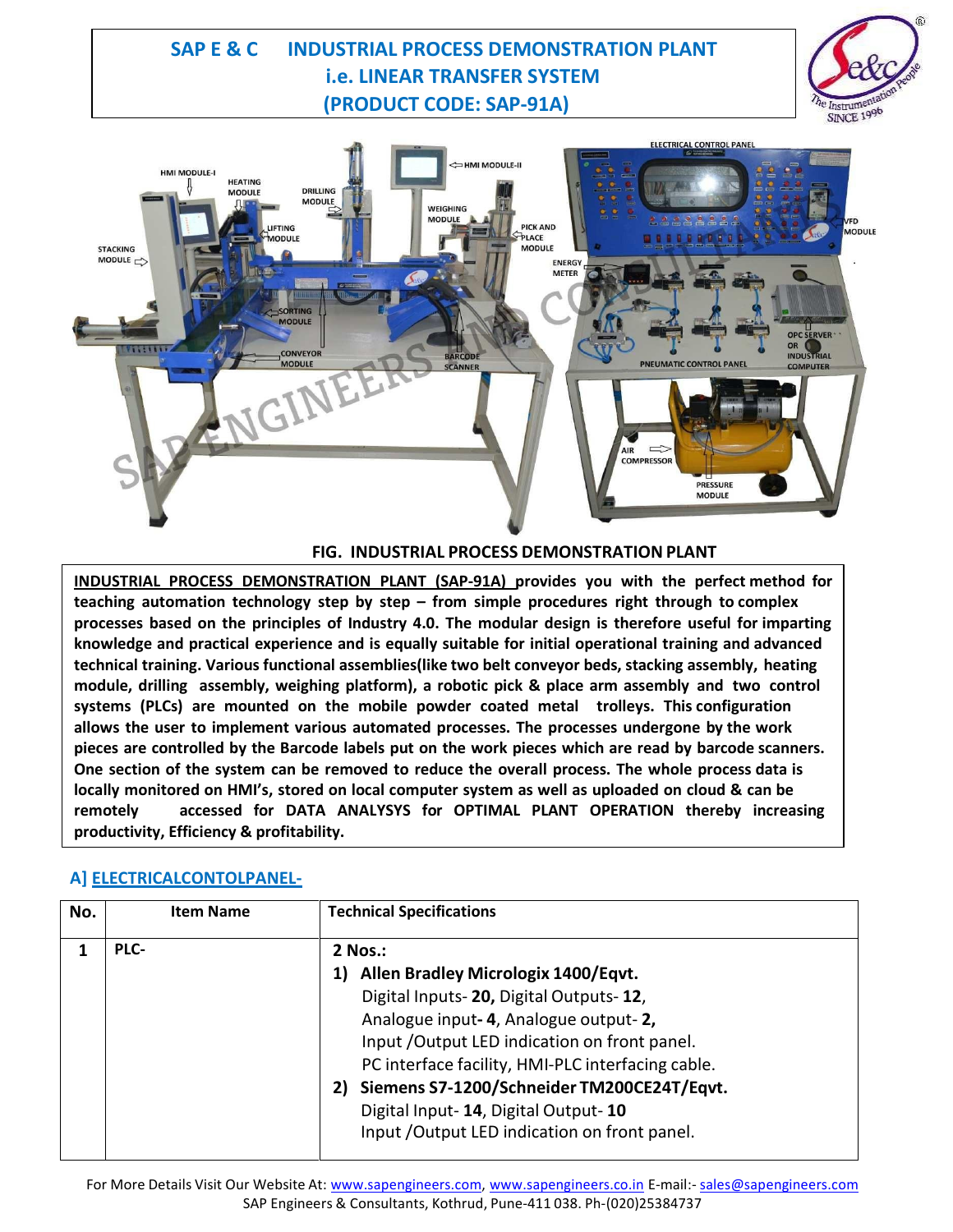

|                         |                                  | PC interface facility, HMI-PLC interfacing cable.                        |
|-------------------------|----------------------------------|--------------------------------------------------------------------------|
| $\overline{2}$          | <b>Power Supply-</b>             | 24 VDC, Power Source-5A                                                  |
| $\overline{\mathbf{3}}$ | <b>VFD</b>                       | 1 No. Supply: 230V AC, 1500 RPM, 1/2 HP                                  |
|                         |                                  | Make: Delta/Siemens Sinamics V20/Allen Bradley PowerFlex/Eqvt.           |
| 4                       | <b>Proximity Sensors-</b>        | Inductive type : 06 nos., 3wire PNP type, 24 VDC,                        |
|                         |                                  | Sensing Distance: 5-8mm                                                  |
|                         |                                  | Optical Type: 4 nos., 3 Wire, Sensing Distance: 30mm, 24 VDC             |
| 5                       | <b>Indicating Lamps-</b>         | 24 V DC, On front panel for display of digital input/output status       |
|                         |                                  | Amber: 20 Nos., Red: 16 Nos.                                             |
| 6                       | <b>Momentary Push Buttons-</b>   | 24 V DC operated, 08 nos.                                                |
| $\overline{7}$          | <b>Human Machine Interface</b>   | 2 Nos.                                                                   |
|                         | (HMI)-                           | Make: Mitsubishi/ Schneider/Delta / Eqvt.                                |
|                         |                                  | Size: 7"                                                                 |
| 8                       | <b>Energy meter-</b>             | Make: Selec/Eqvt.                                                        |
|                         |                                  | 230V, 50 Hz power supply, Output: Pulse type                             |
| 9                       | Computer -                       | For Data Capturing and Uploading on Cloud                                |
|                         |                                  | Make: Asus/Acer/Dell/Eqvt.                                               |
|                         |                                  | 18.5" LED Monitor, CPU with Intel i3/i5, 4 GB RAM, 500 GB Hard Disk,     |
|                         |                                  | Keyboard, Mouse and Supporting Operating System (Windows 10)             |
| 10                      | <b>SCADA Software</b>            | Make: Siemens WinCC/GE Proficy IFix/Eqvt.                                |
|                         |                                  | 75/128 Tags, Lifetime Licensed Copy                                      |
| 11                      | <b>Electronic Control Panel-</b> | MS Powder coated panel with switches, indicator, test Points, controller |
|                         |                                  | on front fascia, UK 2.5 Terminal Connectors mounted on DIN rail channel, |
|                         |                                  | Use of 1sq mm multi-strand wire with proper insulated Lugs, Feruling &   |
|                         |                                  | Through 1"×1" PVC Cable Tray. Dimensions: 3.5 ft x 2 ft x 5 ft           |
| 12                      | <b>Base platform / Mounting</b>  | MS powder coated frame.                                                  |
|                         | Table-                           | Dimension: 5 ft x 3.5 ft x 4ft                                           |

#### **B] PNEUMATICCONTROLPANEL-**

| No. | <b>Item Name</b>                | Technical Specifications/Objective                                                    |
|-----|---------------------------------|---------------------------------------------------------------------------------------|
|     | Ejector unit-                   | <b>a.</b> Double Acting Cylinder: Mounting: Foot, 6 nos., 1/4" connection             |
|     |                                 | <b>b.</b> 5/2 way Solenoid Valves: 6 nos., 24 V DC operated, $\frac{1}{4}$ Connection |
|     | <b>One way Solenoid Valves-</b> | 1 No. 24 V DC operated, ¼" Connection                                                 |
|     | <b>Manifold</b>                 | 10 Way, 1 No.                                                                         |
|     | <b>FRL Unit</b>                 | 1 No., $\frac{1}{4}$ , 0-10 Kg/cm <sup>2</sup>                                        |

## **C] PROCESSMODULES-**

**I) STACKINGMODULE-**

| No. | <b>Item Name</b>             | <b>Technical Specifications/Objective</b>                                    |
|-----|------------------------------|------------------------------------------------------------------------------|
|     | <b>Raw material stacker-</b> | 01 No., Dimension: 80mm x 80mm x 460mm                                       |
|     | Ejector unit-                | Double Acting Cylinder (1 no.) - Used for Pushing the object from stacker to |
|     |                              | conveyor module.                                                             |
|     | Raw material-                | Cubical Boxes, 9 Nos. Dimension: 75mm x 75mm x 75mm                          |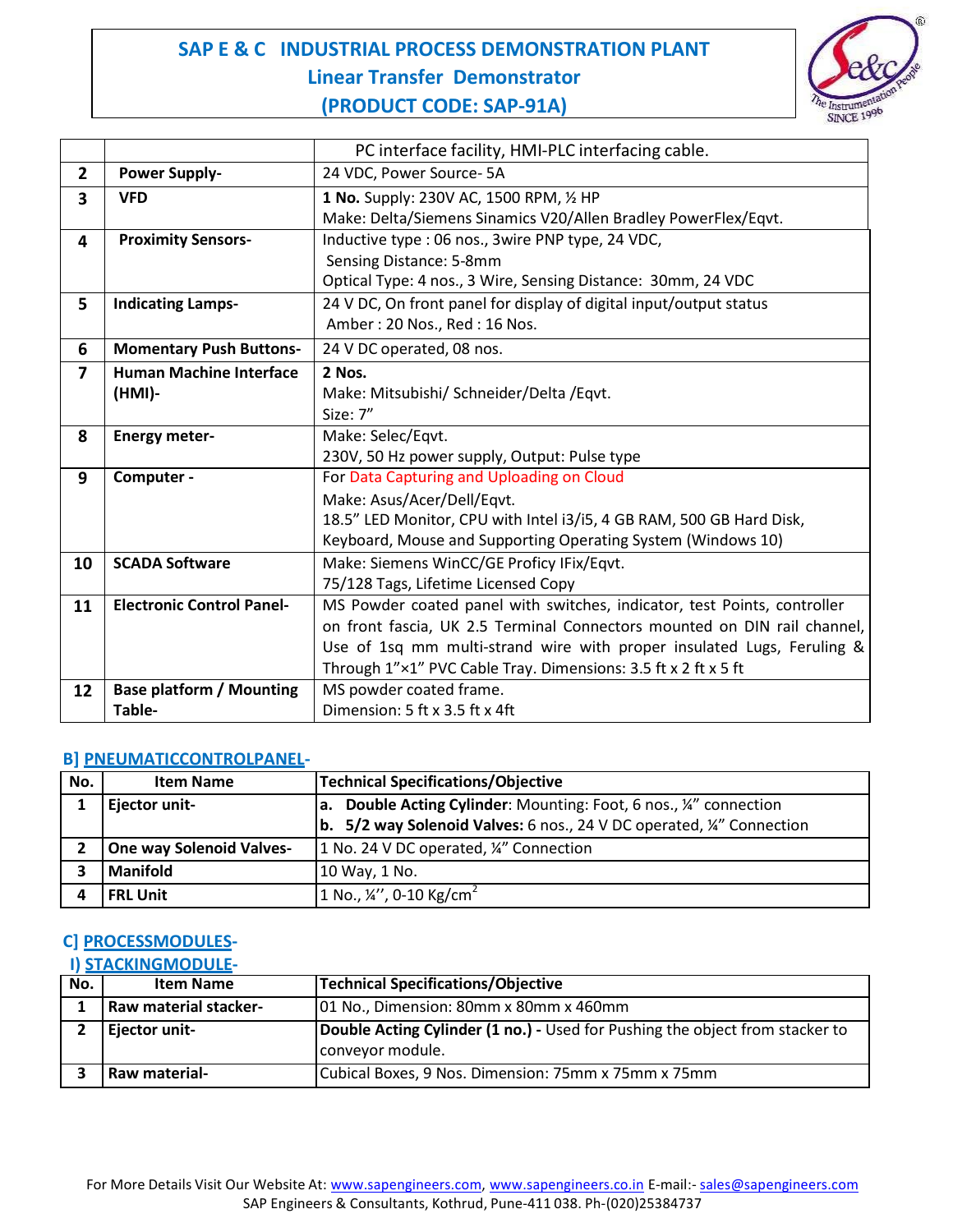

#### **II) CONVEYORMODULE**

| No. | <b>Item Name</b>      | <b>Technical Specifications/Objective</b>               |
|-----|-----------------------|---------------------------------------------------------|
|     | <b>Conveyor Belt-</b> | 2 Nos.                                                  |
|     |                       | Dimension: 100mm x 1610mm                               |
|     |                       | Thickness: 2 mm                                         |
|     | <b>Gear Motor-</b>    | 2 Nos.                                                  |
|     |                       | 1) AC Induction type, Single phase 230 V Supply, 30 RPM |
|     |                       | 2) AC Induction type, Three Phase 440V Supply, 30 RPM   |

## **III) SORTINGMECHANISM/MODULE-**

| No. | <b>Item Name</b>          | <b>Technical Specifications/Objective</b>                                         |
|-----|---------------------------|-----------------------------------------------------------------------------------|
|     | <b>Sorting Mechanism-</b> | Used to sort different Objects, such as Metallic Objects & non-metallic           |
|     |                           | obiects                                                                           |
|     | Ejector unit-             | <b>Double Acting Cylinder (1 no.)</b> - Used to sort the Object & push it off the |
|     |                           | Roller Conveyor.                                                                  |

## **IV) LIFTINGMECHANISM/MODULE-**

| No. | <b>Item Name</b> | <b>Technical Specifications/Objective</b>                                                                                                                                |
|-----|------------------|--------------------------------------------------------------------------------------------------------------------------------------------------------------------------|
|     | Platform-        | Dimension: 100mm x 100mm                                                                                                                                                 |
|     | Ejector unit-    | Double Acting Cylinder (1 no.) - Used for Lifting Up the Objects, thus<br>forming a Lifting Mechanism. The Piston rod of the Double Acting Cylinder<br>lifts the object. |

## **V) TEMPERATURE/HEATINGMODULE:**

| No. | <b>Item Name</b>               | <b>Technical Specifications/Objective</b>                        |
|-----|--------------------------------|------------------------------------------------------------------|
|     | <b>Temperature Sensor with</b> | Input: RTD / Thermocouple, Output: 4-20mA (For Transmitter only) |
|     | Transmitter-                   | Sensor Length: 150 mm, DC Supply 24V, 50mA Range: 0-100ºC        |
|     | <b>Drver-</b>                  | 1 No., For heating the raw material                              |
|     |                                | 1000 W, 230V AC Supply, Range: 0 to 60°C                         |

#### **VI) DRILLING PROCESS MODULE:**

| No. | <b>Item Name</b>        | <b>Technical Specifications</b>                                 |
|-----|-------------------------|-----------------------------------------------------------------|
|     | <b>Pneumatic Rotary</b> | Used for drilling purpose.                                      |
|     | Actuator-               | Connection: 1/4"                                                |
|     |                         | RPM: 10000                                                      |
|     |                         |                                                                 |
|     | Ejector unit-           | Double Acting Cylinder (1 no.) - Used for UP & DOWN movement of |
|     |                         | pneumatic rotary actuator.                                      |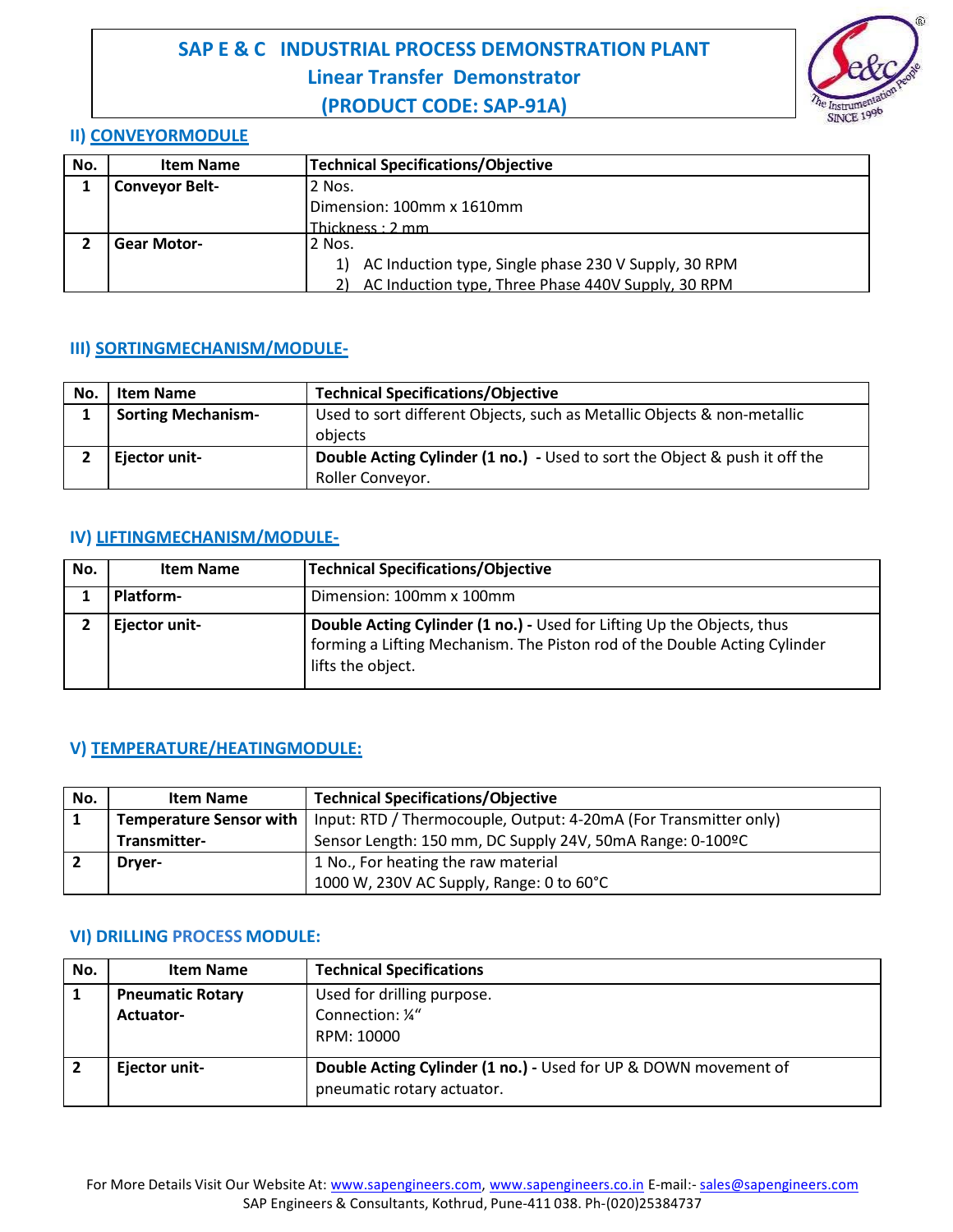

#### **VII) WEIGHINGPROCESSMODULE:**

| No. | <b>Item Name</b>          | <b>Technical Specifications</b>         |
|-----|---------------------------|-----------------------------------------|
|     | <b>Weighing platform-</b> | <b>Load Cell</b>                        |
|     |                           | Range: 0 to 3 Kg                        |
|     |                           | Output: 4 to 20 mA                      |
|     |                           | Power supply: 230 V 50 Hz               |
|     |                           | Used for weight measurement of objects. |

## **VIII) BARCODEMODULE:**

| No. | <b>Item Name</b>            | <b>Technical Specifications/Objective</b>  |
|-----|-----------------------------|--------------------------------------------|
|     | <b>Barcode scanner with</b> | 1 No.                                      |
|     | stand-                      | LED indications, beeper indications Toggle |
|     |                             | triggered mode/auto scan mode              |
|     |                             | Connectivity: RS232/USB                    |
|     |                             |                                            |

## **IX) ROBOTICARM/PICK&PLACEMODULE:**

| No. | <b>Item Name</b>      | <b>Technical Specifications/Objective</b>                                                                                             |
|-----|-----------------------|---------------------------------------------------------------------------------------------------------------------------------------|
|     | Pick & Place Module / | Displacement in 2 axes: X-Y axis                                                                                                      |
|     | <b>Robotic arm-</b>   | Capable to pick and place an object from one position to another<br>Variable Jaw area to Pick objects of different shapes and weights |

## **X) PRESSUREMODULE:**

| No. | <b>Item Name</b>       | <b>Technical Specifications/Objective</b>                                                                         |
|-----|------------------------|-------------------------------------------------------------------------------------------------------------------|
|     |                        | <b>Pressure Transmitter with</b>   Input: 0-10 Kg/cm <sup>2</sup> , Output: 4-20 mA, Type: 2-wire Piezo-resistive |
|     | pressure gauge-        | type,                                                                                                             |
|     |                        | Supply: 24 V DC, 50 mA                                                                                            |
|     | Air pump for operating | Air Compressor - Tank capacity: 25 Liters, Discharge: 2 CFM Motor: 1 H.P.                                         |
|     | ejectors-              | 230 V AC Operated, Working pressure: 5-6 kg/cm <sup>2</sup>                                                       |